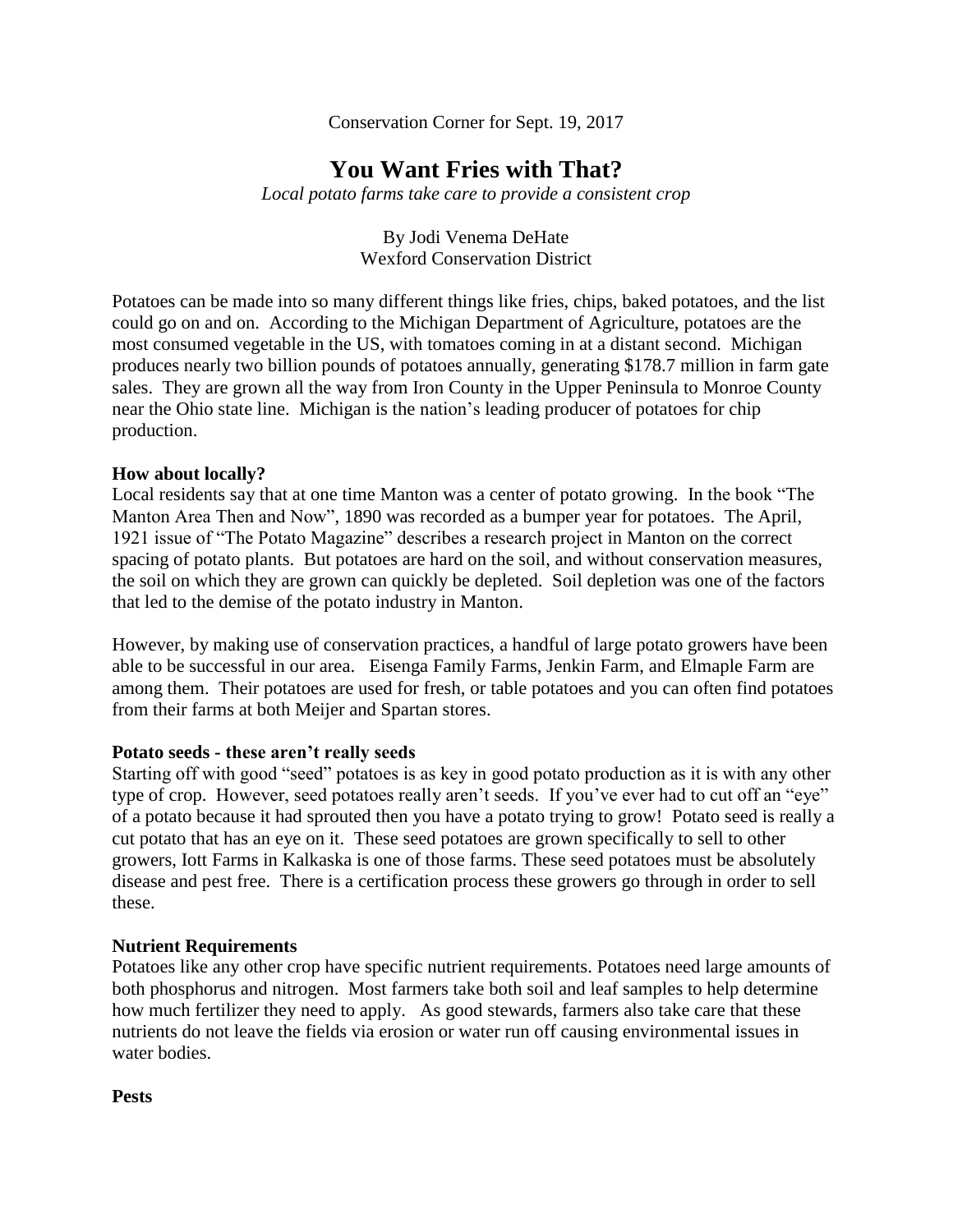Potato pests and diseases can be devastating. One that many home gardeners combat is the Colorado potato beetle and so do farms. An infestation can be devastating to a field. There are a lot of aphids that are also very damaging to potatoes and nematodes in the soil are too. Farms scout for these bugs and spray an insecticide when needed.

Soil borne diseases such as blights (yes the same blight that caused the Irish Potato Famine is still around), wilts, and rots are controlled with crop rotation, using resistant varieties, and in many cases fumigating the soil to control those diseases. Companies that do the fumigation are becoming harder to find and less willing to do the fumigation. This has led to some farms experimenting with growing brown mustard. Mustard greens when tilled back into the ground are showing promise as a bio fumigant. The mustard lets off a gas that seems to reduce these soil borne diseases and pests. The research is still on going to understand what varieties of mustard and timing of the incorporation are optimal.

#### **Irrigation management**

Potatoes grow better in sandier soil with access to a lot of water. Sounds a bit impossible, right? Irrigation can help ensure that the potatoes get the water they need when they need it. Farmers carefully monitor how much rain they have received and how much water the plants need per week. They balance out the difference and will turn on the irrigation systems to deliver the right amount of water.

# **Harvesting**

Because potatoes are grown underground, harvesting is really rough on the soil. Potato harvesters are massive machines that dig below the potatoes and bring them up to the surface, along with soil, rocks and some weeds. The soil falls away, while rocks, weeds, and the potatoes stay on the front of the harvester. These are all separated out, and the potatoes and some rocks are then conveyed to a wagon and tractor running alongside the harvester. It's really amazing to watch all the moving parts on this machine and the amount of things the operator has to be aware of is astounding. It turns out that there is a market for rocks, so two "crops" can be harvested from the same field. The rocks are piled at the field edge to be sold.

# **Conservation**

Once the potatoes are harvested, the field is tilled and then planted into a cover crop. Typically this a small grain such as wheat or rye. Rye grows quickly and can grow well into the cold months of autumn. This quick growth ensures that the soil is held in place after the harvester has made its way through. Not only does this reduces wind and water erosion, rye also the ability to take up extra phosphorus that might still be in the field, and thus prevent fertilizer run off.

Crop rotation is key on these farms. Eisenga Farms has found that adding hay, corn, green beans, wheat, rye, and black beans into their rotation has been a good thing. Fields will have potatoes growing on them only once every four to five years. Crop rotation helps to build up the soil, reduce pest pressure, and balance soil nutrient levels.

*Jodi Venema DeHate is the Michigan Agriculture Environmental Assurance Program technician for Wexford, Missaukee, Kalkaska, and Crawford counties. If you would like to learn*